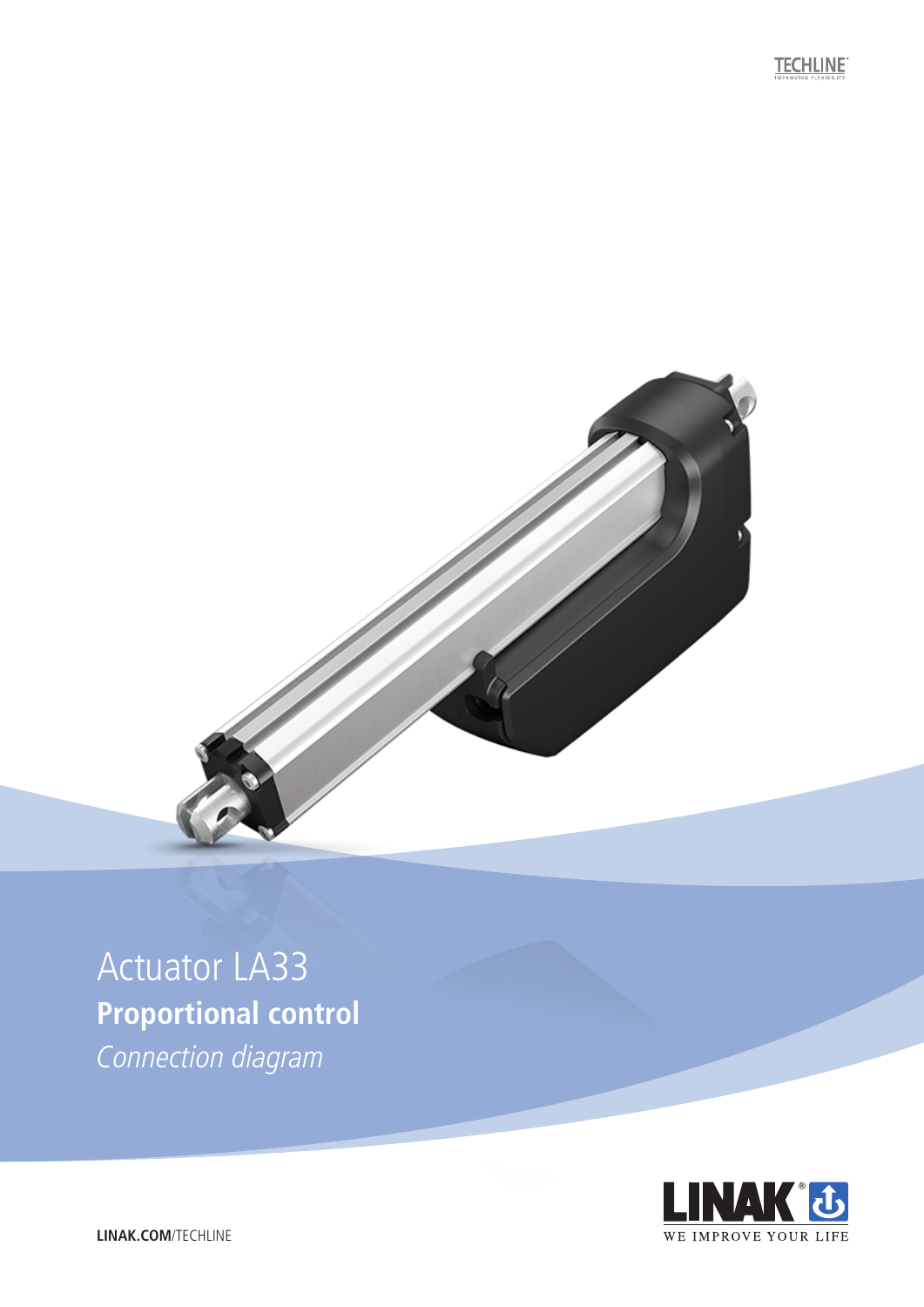# Connection diagram

## 33XXXXXXXXXX3XXX=XXXXXX34/5XXXX

**US** 



Please be aware that if the power supply is not properly connected, you might damage the actuator!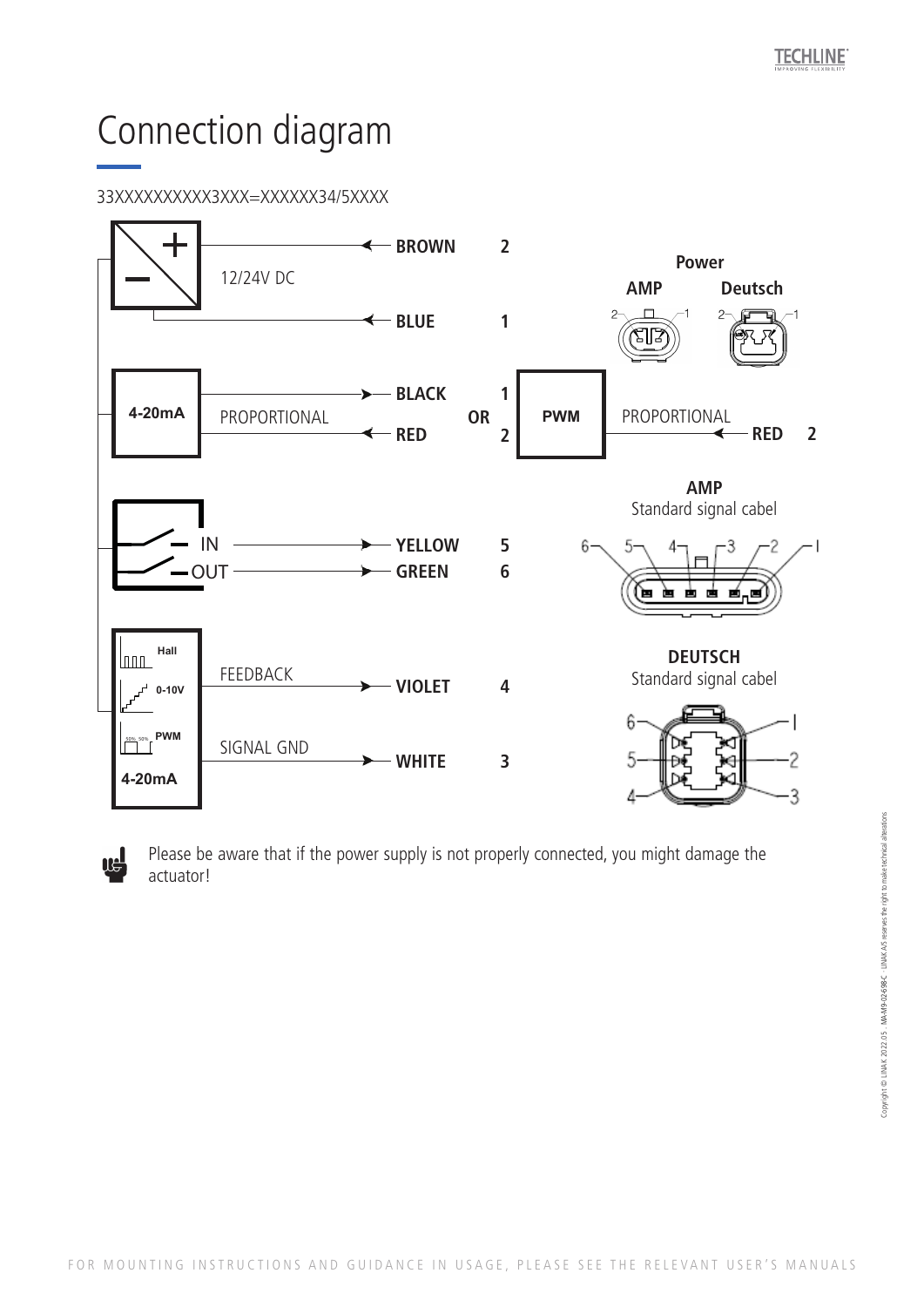# I/O Specifications

| Input/Output        | <b>Specification</b>                                                                                                                                                                                                            | <b>Comments</b>                                                                                                                                                                                                                                                                           |  |
|---------------------|---------------------------------------------------------------------------------------------------------------------------------------------------------------------------------------------------------------------------------|-------------------------------------------------------------------------------------------------------------------------------------------------------------------------------------------------------------------------------------------------------------------------------------------|--|
| Description         | Easy to use interface with integrated<br>power electronics (H-bridge).<br>The actuator is speed controlled by<br>means of a PWM or 4-20 mA signal.<br>Proportional provides a wide range<br>of possibilities for customisation. | H-Bridae                                                                                                                                                                                                                                                                                  |  |
| <b>Brown</b>        | 12-24 VDC + $(VCC)$<br>Connect Brown to positive<br>$12 V \pm 20 \%$<br>$24 V \pm 10 \%$<br>12 V, max. 13 A - current cut off @<br>15 A<br>24 V, max. 9 A - current cut off<br>@10A                                             | Note: Do not change the power<br>supply polarity on the brown and<br>blue wires!<br>Power supply GND (-) is electrically<br>connected to the housing<br>If the temperature drops below 0<br>°C, all current limits will automati-<br>cally increase to:<br>20 A for 12 V<br>15 A for 24 V |  |
| Blue                | 12-24 VDC - (GND)<br>Connect Blue to negative                                                                                                                                                                                   |                                                                                                                                                                                                                                                                                           |  |
| Red<br><b>Black</b> | PWM:<br><b>RED</b><br>Prop<br>$\prod\limits_{i=1}^{n}$                                                                                                                                                                          | Signal levels:<br>$> 10 V = High$<br>$< 2V = Low$<br>with reference to power GND (blue)<br>Equivalent input resistance $\approx$ 22k<br>Frequency: Min. 100 Hz<br>Max. 1000 Hz<br>Overcurrent protected, reverse volt-<br>age protected                                                   |  |
|                     | 4-20 mA:<br><b>RED</b><br>• Vin<br>Prop<br><b>BLACK</b><br>Ξ<br><b>RED</b><br>• Vin<br>Prop<br><b>BLACK</b>                                                                                                                     | Sinking current with reference to<br>power GND (blue)<br>Common mode voltage: GND to V<br>supply<br>Equivalent input resistance $\approx$ 135<br>ohm<br>Overcurrent protected, reverse volt-<br>age protected                                                                             |  |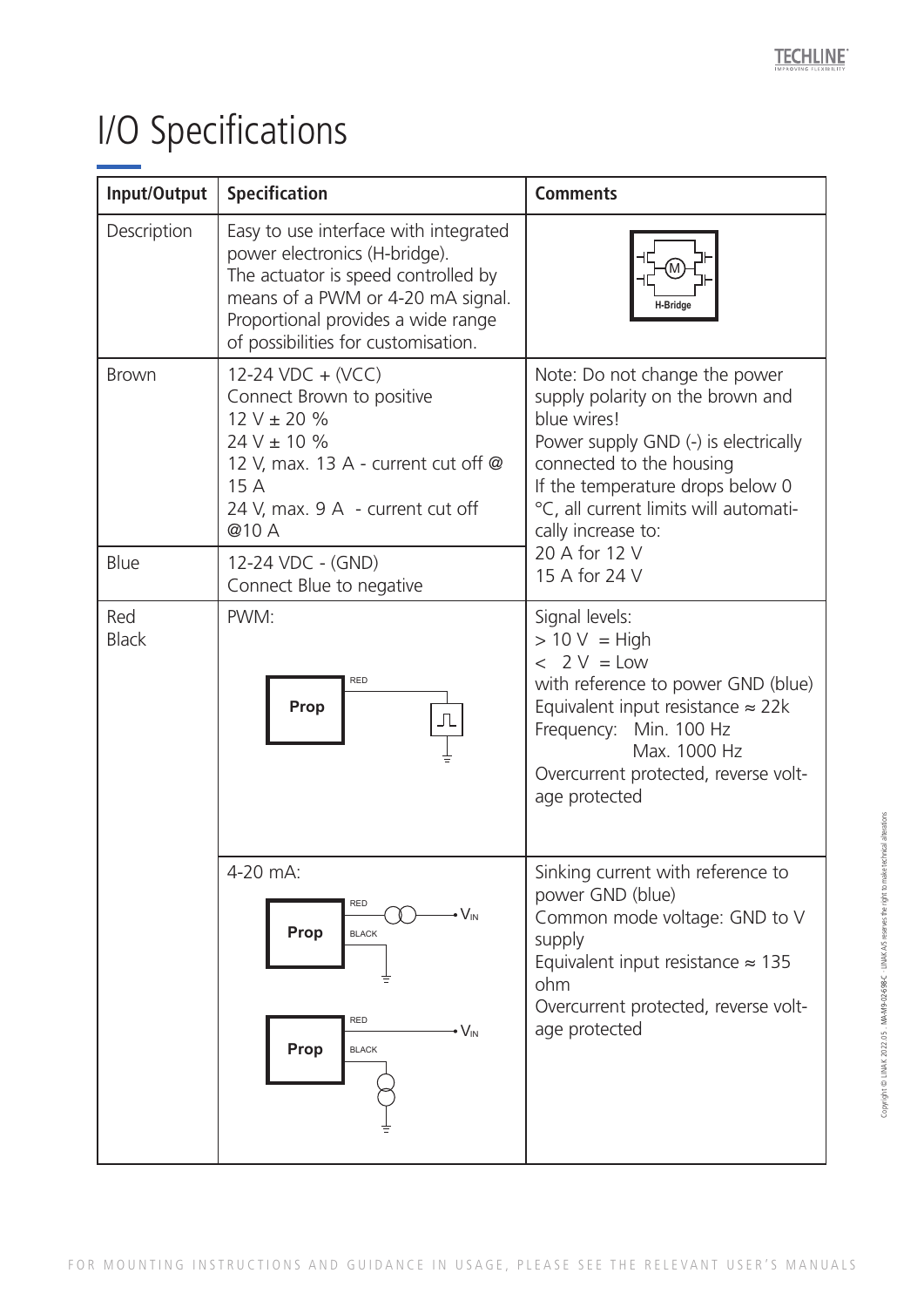| Input/Output | <b>Specification</b>                                                                                                                                                                                                                                                      | <b>Comments</b>                                                                                                                                                                                                                                                                                                                                                                            |  |
|--------------|---------------------------------------------------------------------------------------------------------------------------------------------------------------------------------------------------------------------------------------------------------------------------|--------------------------------------------------------------------------------------------------------------------------------------------------------------------------------------------------------------------------------------------------------------------------------------------------------------------------------------------------------------------------------------------|--|
| Yellow       | Hall A<br>Movement per each Hall pulse:<br>20 mm Pitch -> 0.3125 mm/count<br>Hall output (PNP)                                                                                                                                                                            | Hall A<br>Hall B                                                                                                                                                                                                                                                                                                                                                                           |  |
| Green        | Hall B<br>Movement per each Hall pulse<br>20 mm Pitch -> 0.3125 mm/count                                                                                                                                                                                                  | The Hall sensor signals are generated<br>by the turning of the column gearing.<br>These signals can be fed into a PLC<br>(Programmable Logic Controller). In the<br>PLC the quadrature signals can be used to<br>register the direction and position of the<br>piston rod. Output voltage min. VIN - 2 V<br>Current output 12 mA Overvoltage on the<br>motor can result in shorter pulses. |  |
| Violet       | Analogue feedback (0-10 V):<br>Configure any high/low combination<br>between 0-10 V                                                                                                                                                                                       | Ripple max. 200 mV<br>Transaction delay 20 ms<br>Linear feedback 0.5%<br>Max. current output. 1 mA                                                                                                                                                                                                                                                                                         |  |
|              | Single Hall output (PNP):<br>Movement per Single Hall pulse:<br>LC3200: Lifting Colum = $1.1$ mm<br>per count Frequency: Frequency is<br>up to 125 Hz on Single Hall output<br>depending on load and spindle.<br>Overvoltage on the motor can result<br>in shorter pulses | Output voltage min. VIN - 2 V<br>Max. current output: 12 mA<br>Max. 680 nF                                                                                                                                                                                                                                                                                                                 |  |
|              | Digital output feedback PWM:<br>Configure any high/low combination<br>between 0-100%                                                                                                                                                                                      | Output voltage min. VIN - 2 V<br>Frequency: 75 Hz $\pm$ 10 Hz as stan-<br>dard, but this can be customised.<br>Duty cycle: Any low/high combination<br>between 0 and 100 percent.<br>Open collector source current max. 12<br>mA                                                                                                                                                           |  |
|              | Analogue feedback (4-20 mA):<br>Configure any high/low combination<br>between 4-20 mA                                                                                                                                                                                     | Tolerances $\pm$ 0.2 mA<br>Transaction delay 20 ms<br>Linear feedback 0.5%<br>Output: Source<br>Serial resistance: 24 V max. 900 ohm                                                                                                                                                                                                                                                       |  |
|              | All absolute value feedbacks (0-10 V,<br>PWM and 4-20 mA)                                                                                                                                                                                                                 | Standby power consumption:<br>24 V, 50 mA<br>It is recommendable to have the col-<br>umn to activate its limit switches on a<br>regular basis, to ensure more precise<br>positioning                                                                                                                                                                                                       |  |
| White        | Signal GND:                                                                                                                                                                                                                                                               | For correct wiring of power GND and<br>Signal GND                                                                                                                                                                                                                                                                                                                                          |  |